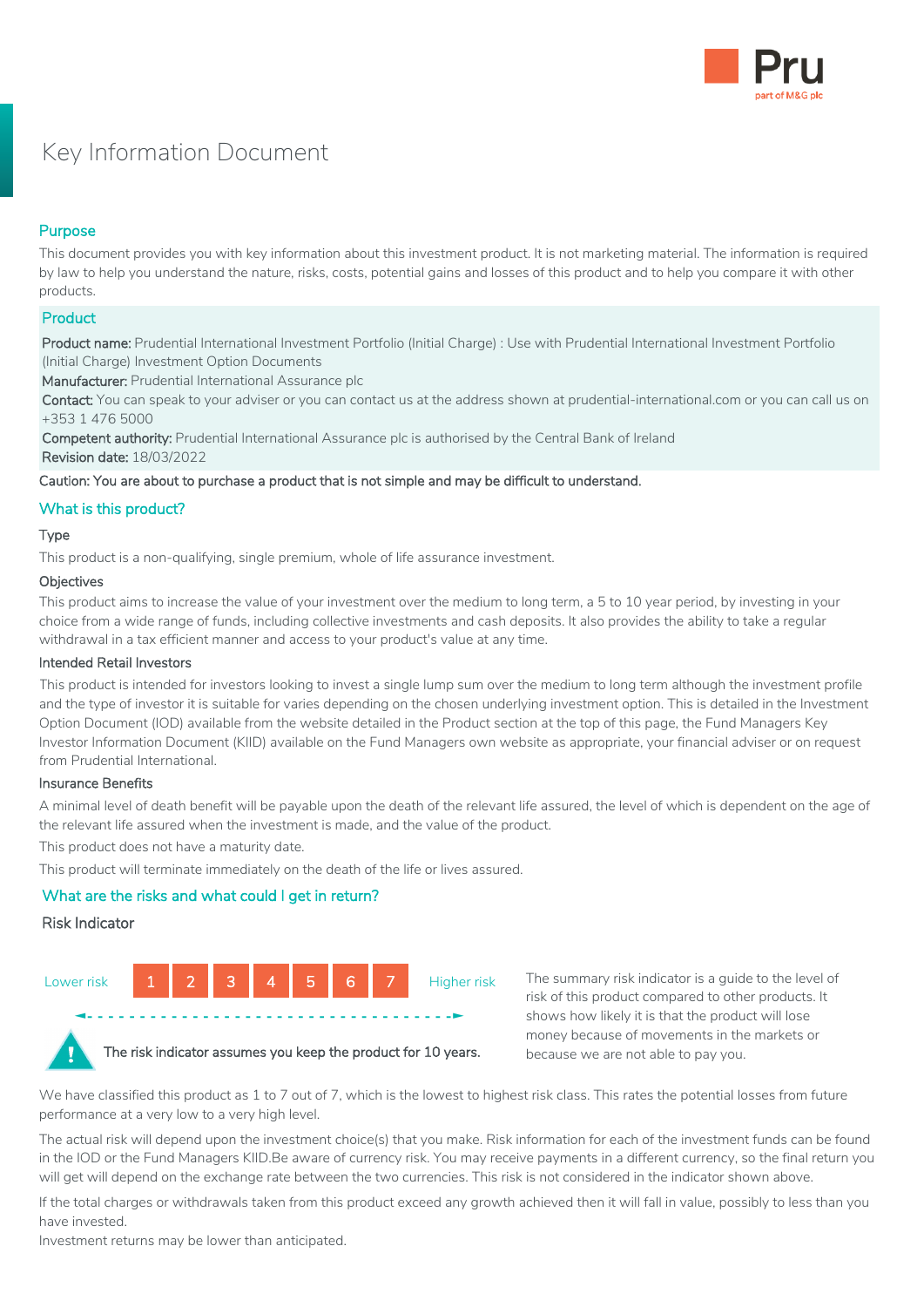This product does not include any protection from future market performance so you could lose some or all of your investment.

If Prudential International Assurance plc is not able to pay you what is owed, you could lose your entire investment.

However, you may benefit from a consumer protection scheme (see the section 'What happens if Prudential International Assurance plc is unable to pay you'). The indicator shown above does not consider this protection.

## Performance scenarios

The returns on your investment will be dependent upon which fund or funds you choose to invest in. Further details of the possible returns for each investment fund available can be found in the IOD or KIID applicable to each fund.

The IODs show performance scenarios, and this Key Information Document (KID) shows costs, based on an investment of £10,000. The minimum initial investment for this product is £50,000 (or currency equivalent).

The figures shown include all the costs of the product itself, but may not include all the costs that you pay to your adviser or distributor. The figures do not take into account your personal tax situation, which may also affect how much you get back.

## What happens if Prudential International Assurance plc is unable to pay out?

Prudential International exceeds its capital requirements and is financially strong. However, in the unlikely event that Prudential International, the fund manager, Prudential in the UK or the custodian of fund assets should fail to meet their financial obligations, You may face financial loss. Prudential International products will not be covered by a government-backed financial guarantee scheme, including the FSCS in the UK.

## What are the costs?

The Reduction in Yield (RIY) shows what impact the total costs you pay will have on the investment return you might get. The total costs take into account one-off, ongoing and incidental costs.

The overall costs of the product will depend on the investments chosen and the table below shows what the lower and higher possible costs will be for three different holding periods. The figures include potential early exit penalties and assume that you invest £10,000. Further details of the costs of each of the funds available can be found in the IOD or KIID applicable to each fund.The figures are estimates and may change in the future.

## Costs over Time

The person selling you or advising you about this product may charge you other costs. If so, this person will provide you with information about these costs, and show you the impact that all costs will have on your investment over time.

| Investment £10,000                  | If you cash in after: |                     |                      |
|-------------------------------------|-----------------------|---------------------|----------------------|
|                                     | 1 vear                | 5 years             | 10 years (RHP)       |
| Total costs (f)                     | 1,002.67 - 2,175.18   | 4,132.89 - 7,399.64 | 8.333.78 - 13.161.19 |
| Impact on return (RIY) per year (%) | 10.33% - 23.37%       | $9.72\% - 18.84\%$  | 12.71% - 22.10%      |

# Composition of Costs

The table below shows:

• the impact each year of the different types of costs on the investment return you might get at the end of the recommended holding period;

• the meaning of the different cost categories.

| This table shows the impact on return per year (%) |                                       |                   |                                                                                                                                           |  |  |
|----------------------------------------------------|---------------------------------------|-------------------|-------------------------------------------------------------------------------------------------------------------------------------------|--|--|
| One-off costs                                      | Entry costs                           | $0.80\% - 2.82\%$ | The impact of the costs you pay when entering your investment.                                                                            |  |  |
|                                                    | Exit costs                            | $0.00\% - 0.00\%$ | The impact of the costs of exiting your investment when it matures.                                                                       |  |  |
| Ongoing costs                                      | Portfolio transaction costs           | $0.00\% - 1.55\%$ | The impact of the costs of us buying and selling underlying investments<br>for the product.                                               |  |  |
|                                                    | Other ongoing costs                   | 11.91% - 17.27%   | The impact of the costs that are taken each year for managing your<br>investments.                                                        |  |  |
| Incidental costs                                   | $0.00\% - 5.12\%$<br>Performance fees |                   | The impact of the performance fee. Please see the Investment Option<br>Document of your selected investment to determine if this applies. |  |  |
|                                                    | Carried interests                     | $0.00\% - 0.00\%$ | The impact of carried interests. Please see the Investment Option<br>Document of your selected investment to determine if this applies.   |  |  |

The actual costs charged may differ from those illustrated above. Additional costs may be payable if product options are chosen throughout the lifetime of your investment.